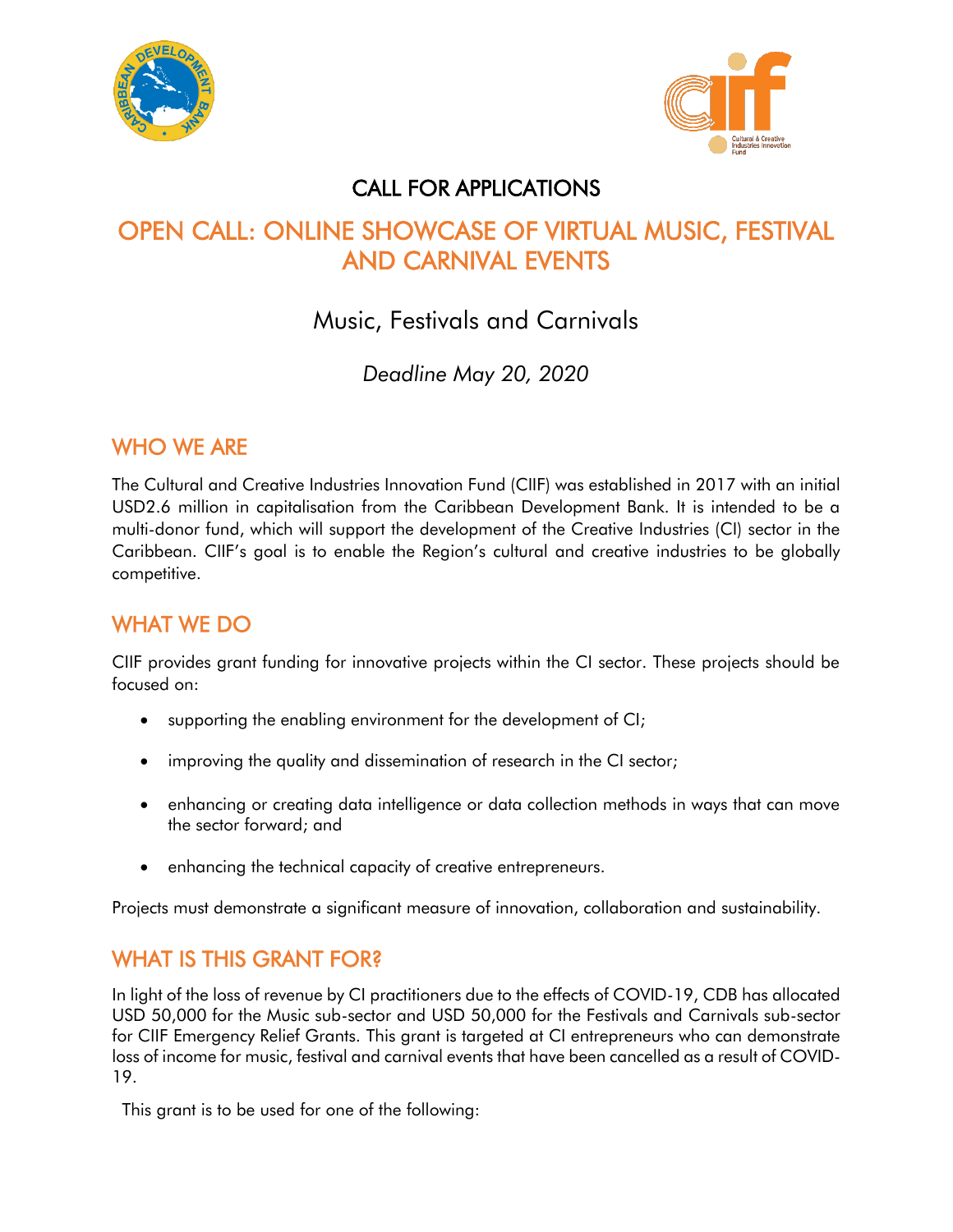



- product development: to produce an online/virtual product or event on an existing platform external to CDB, that leads to revenue generation.
- market distribution & channelling: to on board and promote new Caribbean content from emerging and established producers through existing regional and international electronic platforms.
- digital disruptive technologies for music & festivals and carnivals: to support the further development of an existing electronic solution that will facilitate revenue generation through online CI showcases, exchanges and performances.

Projects should be community oriented where possible with a percentage of funds raised going towards associations of health care workers or sanitation workers or registered charities.

#### HOW MUCH FUNDING WILL CIIF PROVIDE?

CIIF is offering a limited number of grants ranging from USD2,500 to USD20,000 each for the Music sub-sector and Festivals and Carnivals sub-sector.

Eligible project costs include expenses incurred facilitating stakeholder consultations, workshops and seminars, technical work, marketing and distribution; research including development of knowledge products for CIs; or new CI products and services and institutional strengthening activities.

#### WHO IS ELIGIBLE TO APPLY?

- Eligible beneficiaries must be MSME business owners with registered businesses who are not employed with established institutions, that is, are not salaried employees of an established institution.
- Business owners must be CI practitioners in Music or Festivals and Carnivals, however CI practitioners may have partners in other CIIF Priority sub-sectors including Audio-Visual, Visual Arts and Fashion & Contemporary Design.
- Entities that have already received grants under CIIF are not eligible to apply.
- Organisations applying must be resident in one of the Caribbean Development Bank's 19 Borrowing Member Countries: Anguilla, Antigua and Barbuda, The Bahamas, Barbados, Belize, British Virgin Islands, Cayman Islands, Dominica, Grenada, Guyana, Haiti, Jamaica, Montserrat, St. Kitts and Nevis, Saint Lucia, St. Vincent and the Grenadines, Suriname, Trinidad & Tobago, Turks and Caicos Islands.

#### WHEN WILL THE GRANTS BE AWARDED?